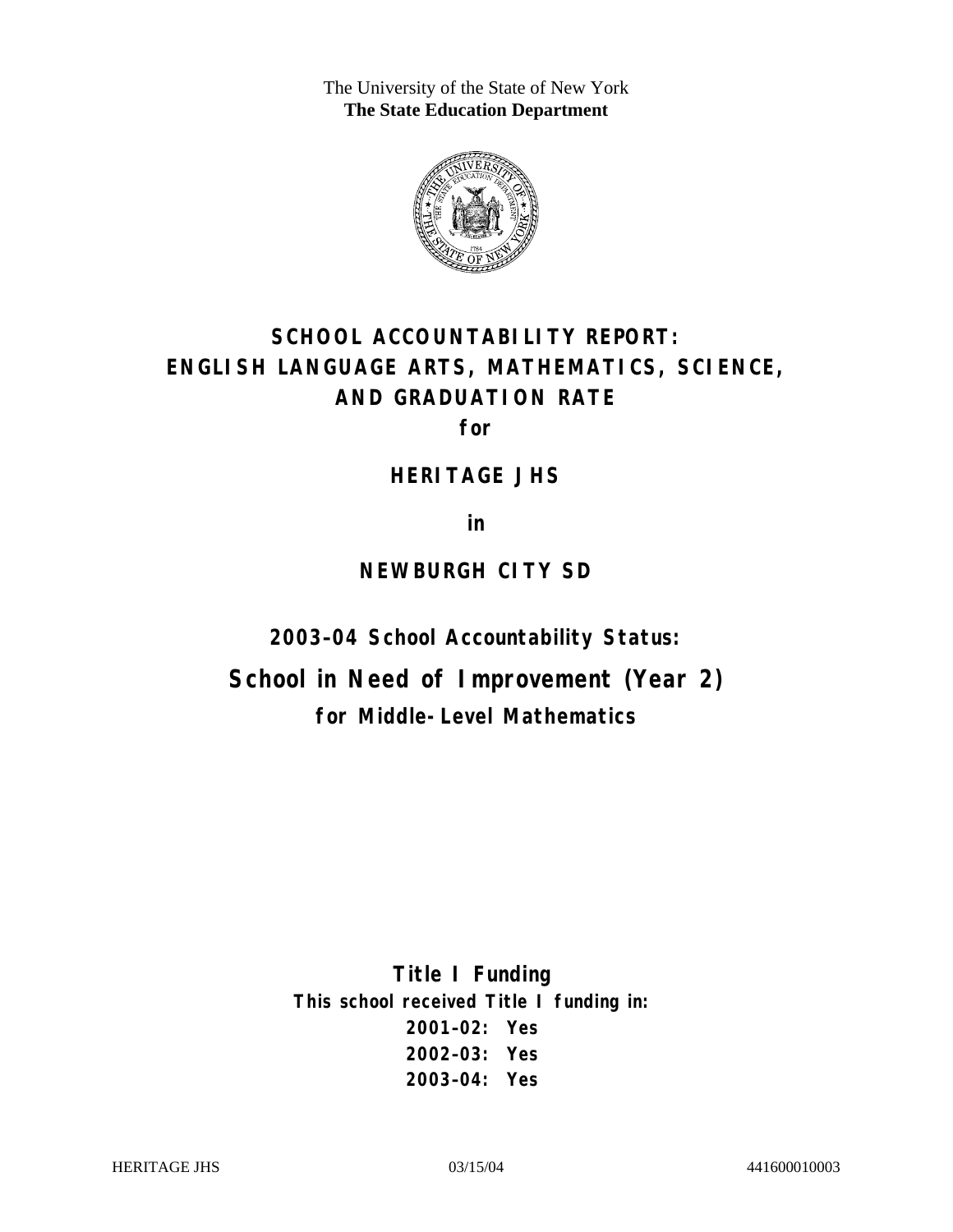### **District/School Accountability Status Categories**

The list below defines the district or school status categories under New York State's district and school accountability system, which is divided into a Federal Title I component and a State component. A district or school that does not receive Title I funding in a school year does not have a federal status in that year. Schools receiving Title I funds that are not in good standing must provide school choice for their students; those in need of improvement year 2 and beyond must also provide Supplemental Education Services to eligible students. Other consequences for districts and schools not in good standing can be found at: www.emsc.nysed.gov/deputy/nclb/accountability/siinfo.htm. To be removed from any improvement status, a district or school must make Adequate Yearly Progress (AYP) for two consecutive years, or in the case of a School Under Registration Review, achieve the performance targets established for the school by the Commissioner.

**District/School in Good Standing:** A district or school is considered to be in good standing if it has not been identified as a District or School in Need of Improvement, Requiring Corrective Action, Planning for Restructuring, or Requiring Academic Progress, or as a School Under Registration Review.

**District/School Requiring Academic Progress:** Under the State component of New York's accountability system, a district or school that did not make AYP in the same grade and subject for two consecutive years is considered a School Requiring Academic Progress (Year 1) the following year. In each succeeding year that the school fails to make AYP, the year designation is incremented by one.

**District/School in Need of Improvement (Year 1):** A district or school that has not made AYP for two consecutive years in the same grade or subject while receiving Title I funds is considered a District/School in Need of Improvement (Year 1) the following year.

**District/School in Need of Improvement (Year 2):** A District or School in Need of Improvement (Year 1) that does not make AYP in the grade or subject for which it was identified while receiving Title I funds is considered a District or School in Need of Improvement (Year 2) the following year.

**District/School Requiring Corrective Action:** A District or School in Need of Improvement (Year 2) that does not make AYP in the grade or subject for which it was identified while receiving Title I funds is considered a District or School Requiring Corrective Action the following year.

**District/School Planning for Restructuring:** A District or School Requiring Corrective Action that does not make AYP in the grade or subject for which it was identified while receiving Title I funds is considered a District or School Planning for Restructuring the following year.

**School Under Registration Review (SURR):** Schools that are farthest from the State standard and have been determined by the Commissioner to be most in need of improvement are Schools Under Registration Review. These schools must achieve performance targets specified by the Commissioner of Education in their area(s) of identification within a prescribed timeframe or risk having their registration revoked by the Board of Regents.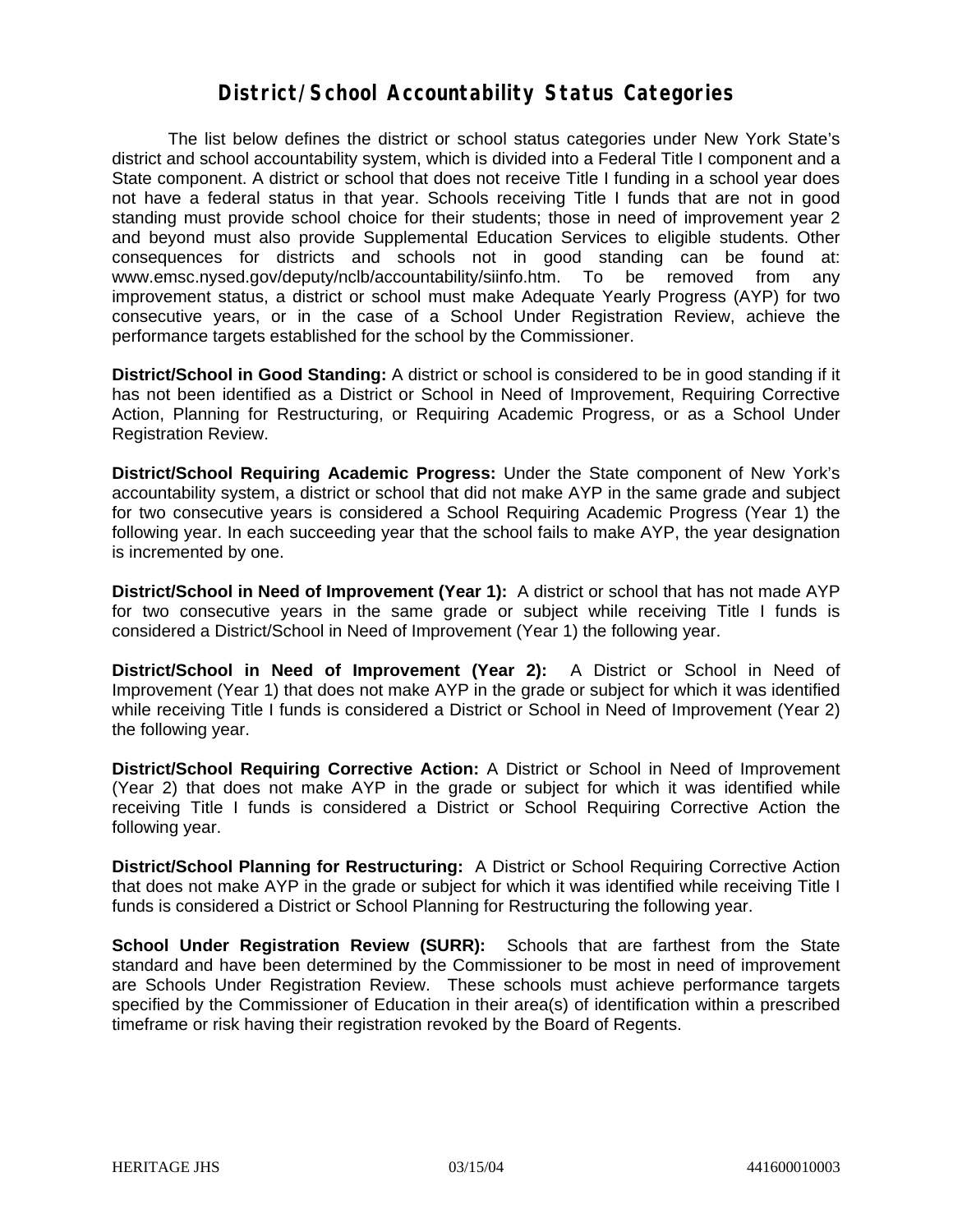# **Middle-Level English Language Arts**

Definitions of terms, such as Performance Index and Effective Annual Measurable Objective (AMO), are in the glossary, which is the last page of this report.

**For a school to make Adequate Yearly Progress (AYP) in 2002–03, every accountability group must make AYP.** 

**For an accountability group to make AYP in 2002–03, it must** 

- 1. meet the 95 percent participation requirement (*2002–03 Participation*), *and*
- 2. *either* meet its Effective AMO *or* make safe harbor (*2002–03 Performance* and *Standards*).

To meet the participation requirement, 95 percent of the grade 8 enrollment in each accountability group with 40 or more students must

be tested. To meet the Effective AMO, the Performance Index for each group with 30 or more continuously enrolled students must equal or exceed the Effective AMO. To make safe harbor, the Performance Index of each of these groups must equal or exceed its ELA safe harbor target *and* the group must meet the middle-level science qualification for safe harbor. (See the middle-level science page of this report for further information on meeting the science qualification for safe harbor.)

*ELA Safe Harbor Targets:* The middle-level *2002–03* ELA Safe Harbor Target is calculated by using the following equation: 2001–02 PI + (200  $-$  the 2001–02 PI)  $\times$  0.10. The 2003–04 ELA Safe Harbor Target is  $\,$ calculated by using the following equation:  $2002-03$  PI +  $(200 -$  the 2002–03 PI)  $\times$  0.10. The 2003–04 target is provided for groups whose PI was below the Effective AMO in 2002–03.

| <b>Accountability Group</b>       | 2002-03 Participation |                                    | 2002-03 Performance*                                    |                      | 2002-03 Standards       |                                     |                                                           |                                                              | 2003-04                                           |
|-----------------------------------|-----------------------|------------------------------------|---------------------------------------------------------|----------------------|-------------------------|-------------------------------------|-----------------------------------------------------------|--------------------------------------------------------------|---------------------------------------------------|
|                                   | Grade 8<br>Enrollment | Percent of<br>Enrollment<br>Tested | Count of<br>Continuously<br>Enrolled<br><b>Students</b> | Performance<br>Index | Effective<br><b>AMO</b> | <b>ELA Safe</b><br>Harbor<br>Target | Met the<br>Science<br>Qualification<br>for Safe<br>Harbor | <b>Made</b><br><b>AYP</b> in<br><b>ELA</b> in<br>$2002 - 03$ | <b>ELA Safe</b><br><b>Harbor</b><br><b>Target</b> |
| All Students                      | 286                   | 95%                                | 265                                                     | 113                  | 100                     |                                     |                                                           | <b>Yes</b>                                                   |                                                   |
| <b>Students with Disabilities</b> | 34                    |                                    | 31                                                      | 45                   | 90                      | 52                                  | $***$                                                     | <b>No</b>                                                    | 61                                                |
| American Indian/Alaskan Native    |                       |                                    |                                                         |                      |                         |                                     |                                                           |                                                              |                                                   |
| Black                             | 83                    | 90%                                | 74                                                      | 84                   | 96                      | 93                                  | Yes                                                       | <b>No</b>                                                    | 96                                                |
| Hispanic                          | 77                    | 95%                                | 70                                                      | 99                   | 96                      |                                     |                                                           | Yes                                                          |                                                   |
| Asian or Pacific Islander         | 8                     |                                    |                                                         |                      |                         |                                     |                                                           |                                                              |                                                   |
| White                             | 118                   | 97%                                | 114                                                     | 142                  | 97                      |                                     |                                                           | <b>Yes</b>                                                   |                                                   |
| Limited English Proficient        | 8                     |                                    | 7                                                       |                      |                         |                                     |                                                           |                                                              |                                                   |
| Economically Disadvantaged        | 142                   | 92%                                | 131                                                     | 88                   | 98                      | 93                                  | Yes                                                       | <b>No</b>                                                    | 99                                                |
| <b>Final AYP Determination</b>    |                       |                                    |                                                         |                      |                         |                                     |                                                           | <b>No</b>                                                    |                                                   |

\*For schools with fewer than 30 continuously enrolled tested students in 2002–03, data for 2001–02 and 2002–03 were combined to determine counts and PIs.

\*\*Groups with a "\*\*" are not required to meet the science qualification for safe harbor to make safe harbor in English and mathematics because fewer than 30 students in the group were administered the science test.

**State accountability status in middle-level English language arts: School Requiring Academic Progress Year 1** 

Title I accountability status in middle-level English language arts: School In Need of Improvement Year 1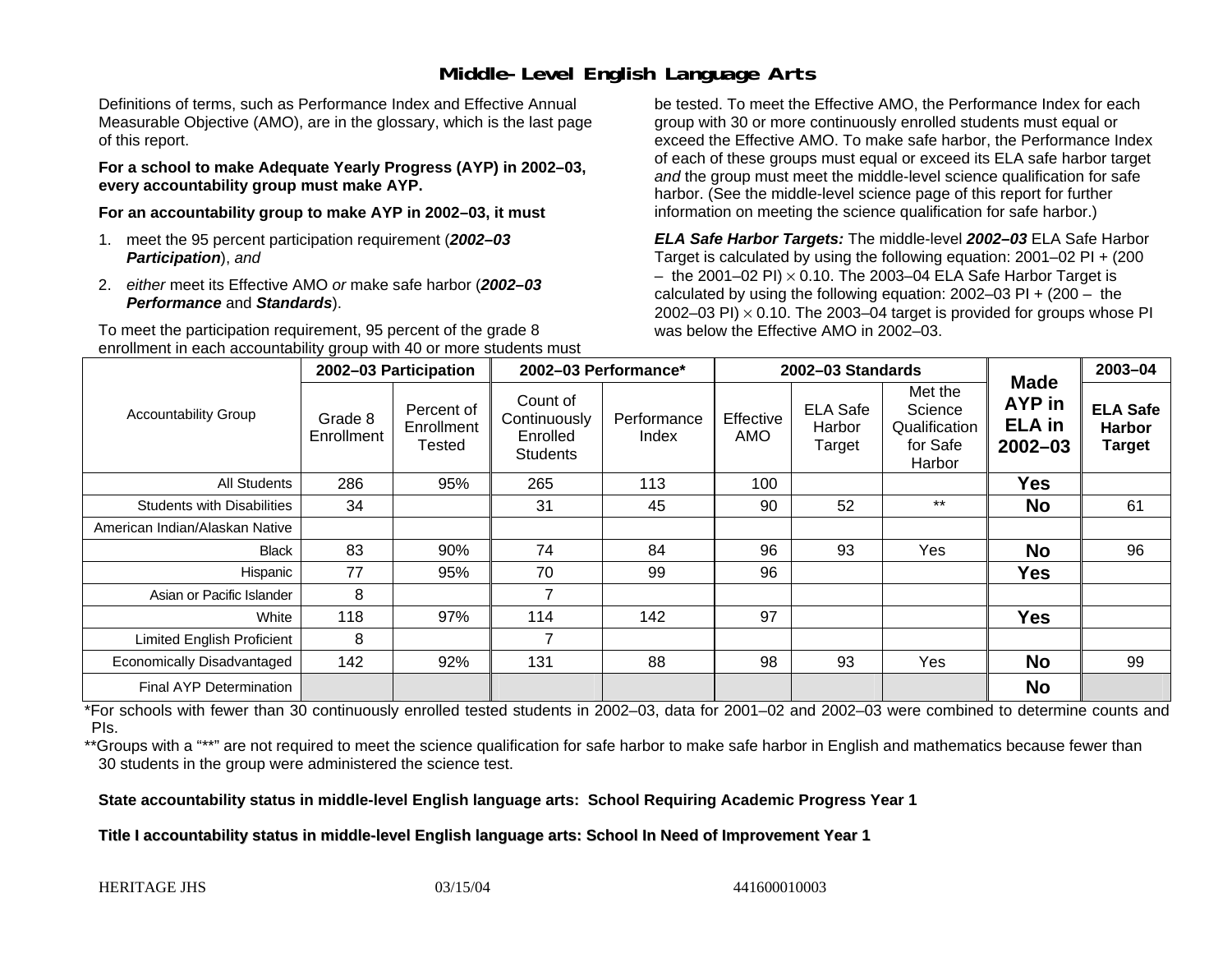# **Middle-Level Mathematics**

Definitions of terms, such as Performance Index and Effective Annual Measurable Objective (AMO), are in the glossary, which is the last page of this report.

**For a school to make Adequate Yearly Progress (AYP) in 2002–03, every accountability group must make AYP.** 

**For an accountability group to make AYP in 2002–03, it must** 

- 1. meet the 95 percent participation requirement (*2002–03 Participation*), *and*
- 2. *either* meet its Effective AMO *or* make safe harbor (*2002–03 Performance* and *Standards*).

To meet the participation requirement, 95 percent of the grade 8 enrollment in each accountability group with 40 or more students must be tested. To meet the Effective AMO, the Performance Index for each group with 30 or more continuously enrolled students must equal or exceed the Effective AMO. To make safe harbor, the Performance Index of each of these groups must equal or exceed its math safe harbor target *and* the group must meet the middle-level science qualification for safe harbor. (See the middle-level science page of this report for further information on meeting the science qualification for safe harbor.)

*Math Safe Harbor Targets:* The middle-level 2002–03 Math Safe Harbor Target is calculated by using the following equation: 2001–02 PI + (200 – the 2001–02 PI) × 0.10. The 2003–04 Math Safe Harbor Target is calculated by using the following equation: 2002–03 PI + (200  $-$  the 2002–03 PI)  $\times$  0.10. The 2003–04 target is provided for groups whose PI was below the Effective AMO in 2002–03

| <b>Accountability Group</b>       | 2002-03 Participation |                                    | 2002-03 Performance*                                    |                      | 2002-03 Standards       |                               |                                                           |                                                        | 2003-04                                            |
|-----------------------------------|-----------------------|------------------------------------|---------------------------------------------------------|----------------------|-------------------------|-------------------------------|-----------------------------------------------------------|--------------------------------------------------------|----------------------------------------------------|
|                                   | Grade 8<br>Enrollment | Percent of<br>Enrollment<br>Tested | Count of<br>Continuously<br>Enrolled<br><b>Students</b> | Performance<br>Index | Effective<br><b>AMO</b> | Math Safe<br>Harbor<br>Target | Met the<br>Science<br>Qualification<br>for Safe<br>Harbor | <b>Made</b><br>AYP in<br><b>Math in</b><br>$2002 - 03$ | <b>Math Safe</b><br><b>Harbor</b><br><b>Target</b> |
| All Students                      | 289                   | 92%                                | 250                                                     | 102                  | 74                      |                               |                                                           | <b>No</b>                                              |                                                    |
| <b>Students with Disabilities</b> | 31                    |                                    | 27                                                      |                      |                         |                               |                                                           |                                                        |                                                    |
| American Indian/Alaskan Native    |                       |                                    |                                                         |                      |                         |                               |                                                           |                                                        |                                                    |
| <b>Black</b>                      | 82                    | 87%                                | 68                                                      | 63                   | 69                      | 69                            | Yes                                                       | <b>No</b>                                              | 77                                                 |
| Hispanic                          | 76                    | 91%                                | 63                                                      | 94                   | 69                      |                               |                                                           | <b>No</b>                                              |                                                    |
| Asian or Pacific Islander         | 9                     |                                    |                                                         |                      |                         |                               |                                                           |                                                        |                                                    |
| White                             | 122                   | 97%                                | 112                                                     | 130                  | 71                      |                               |                                                           | <b>Yes</b>                                             |                                                    |
| <b>Limited English Proficient</b> | 9                     |                                    | 6                                                       |                      |                         |                               |                                                           |                                                        |                                                    |
| Economically Disadvantaged        | 136                   | 90%                                | 120                                                     | 73                   | 72                      |                               |                                                           | <b>No</b>                                              |                                                    |
| Final AYP Determination           |                       |                                    |                                                         |                      |                         |                               |                                                           | <b>No</b>                                              |                                                    |

\*For schools with fewer than 30 continuously enrolled tested students in 2002–03, data for 2001–02 and 2002–03 were combined to determine counts and PIs.

\*\*Groups with a "\*\*" are not required to meet the science qualification for safe harbor to make safe harbor in English and mathematics because fewer than 30 students in the group were administered the science test.

**State accountability status in middle-level mathematics: School Requiring Academic Progress Year 2** 

Title I accountability status in middle-level mathematics: School In Need of Improvement Year 2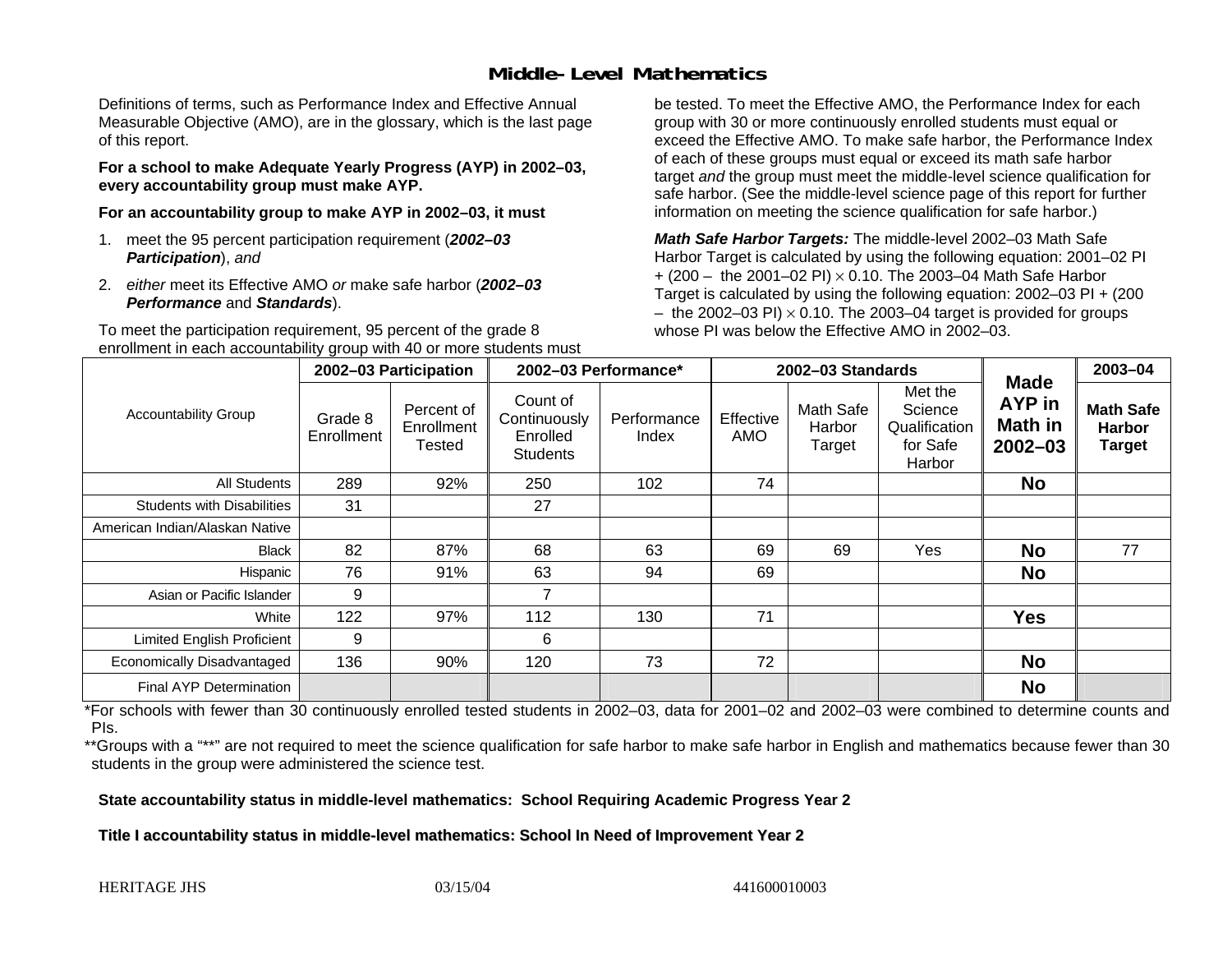# **Middle-Level Science**

Definitions of terms, such as Progress Target and Adequate Yearly Progress (AYP), are in the glossary, which is the last page of this report.

*Made AYP in Science in 2002–03:* For a school to make AYP in science, the Performance Index (PI) for the "All Students" group must equal or exceed the State Science Standard or the Science Progress Target.

*Qualification for Safe Harbor in Middle-Level ELA and Math:* For an accountability group to be considered Qualified for Safe Harbor in

Middle-Level ELA and Math, the PI must equal or exceed the State Science Standard or the Science Progress Target in middle-level science for that group. Groups with fewer than 30 students tested in middle-level science are not subject to this qualification criterion.

*Science Progress Targets:* The middle-level 2002–03 Science Progress Target is calculated by adding one point to the 2001–02 PI. The 2003–04 Science Progress Target is calculated by adding one point to the 2002–03 PI. The 2003–04 target is provided for groups whose PI was below the State Science Standard in 2002–03.

|                                   |                                                         | 2002-03 Performance* |                                     | 2002-03 Standards             |                                             | $2002 - 03$                                                            | $2003 - 04$                   |
|-----------------------------------|---------------------------------------------------------|----------------------|-------------------------------------|-------------------------------|---------------------------------------------|------------------------------------------------------------------------|-------------------------------|
| <b>Accountability Group</b>       | Count of<br>Continuously<br>Enrolled<br><b>Students</b> | Performance<br>Index | <b>State</b><br>Science<br>Standard | Science<br>Progress<br>Target | <b>Made AYP</b><br>in Science<br>in 2002-03 | Qualified<br>for Safe<br>Harbor in<br>Middle-<br>Level ELA<br>and Math | Science<br>Progress<br>Target |
| <b>All Students</b>               | 230                                                     | 161                  | 100                                 |                               | <b>Yes</b>                                  | Yes                                                                    |                               |
| <b>Students with Disabilities</b> | 18                                                      |                      |                                     |                               |                                             |                                                                        |                               |
| American Indian/Alaskan Native    |                                                         |                      |                                     |                               |                                             |                                                                        |                               |
| <b>Black</b>                      | 53                                                      | 128                  | 100                                 |                               |                                             | Yes                                                                    |                               |
| Hispanic                          | 60                                                      | 152                  | 100                                 |                               |                                             | Yes                                                                    |                               |
| Asian or Pacific Islander         | 7                                                       |                      |                                     |                               |                                             |                                                                        |                               |
| White                             | 110                                                     | 185                  | 100                                 |                               |                                             | Yes                                                                    |                               |
| Limited English Proficient        | 6                                                       |                      |                                     |                               |                                             |                                                                        |                               |
| Economically Disadvantaged        | 105                                                     | 143                  | 100                                 |                               |                                             | Yes                                                                    |                               |
| <b>Final AYP Determination</b>    |                                                         |                      |                                     |                               | <b>Yes</b>                                  |                                                                        |                               |

\*For schools with fewer than 30 continuously enrolled students in 2002–03, data for 2001–02 and 2002–03 were combined to determine counts and PIs.

**State accountability status in middle-level science: School in Good Standing** 

Title I accountability status in middle-level science: School in Good Standing